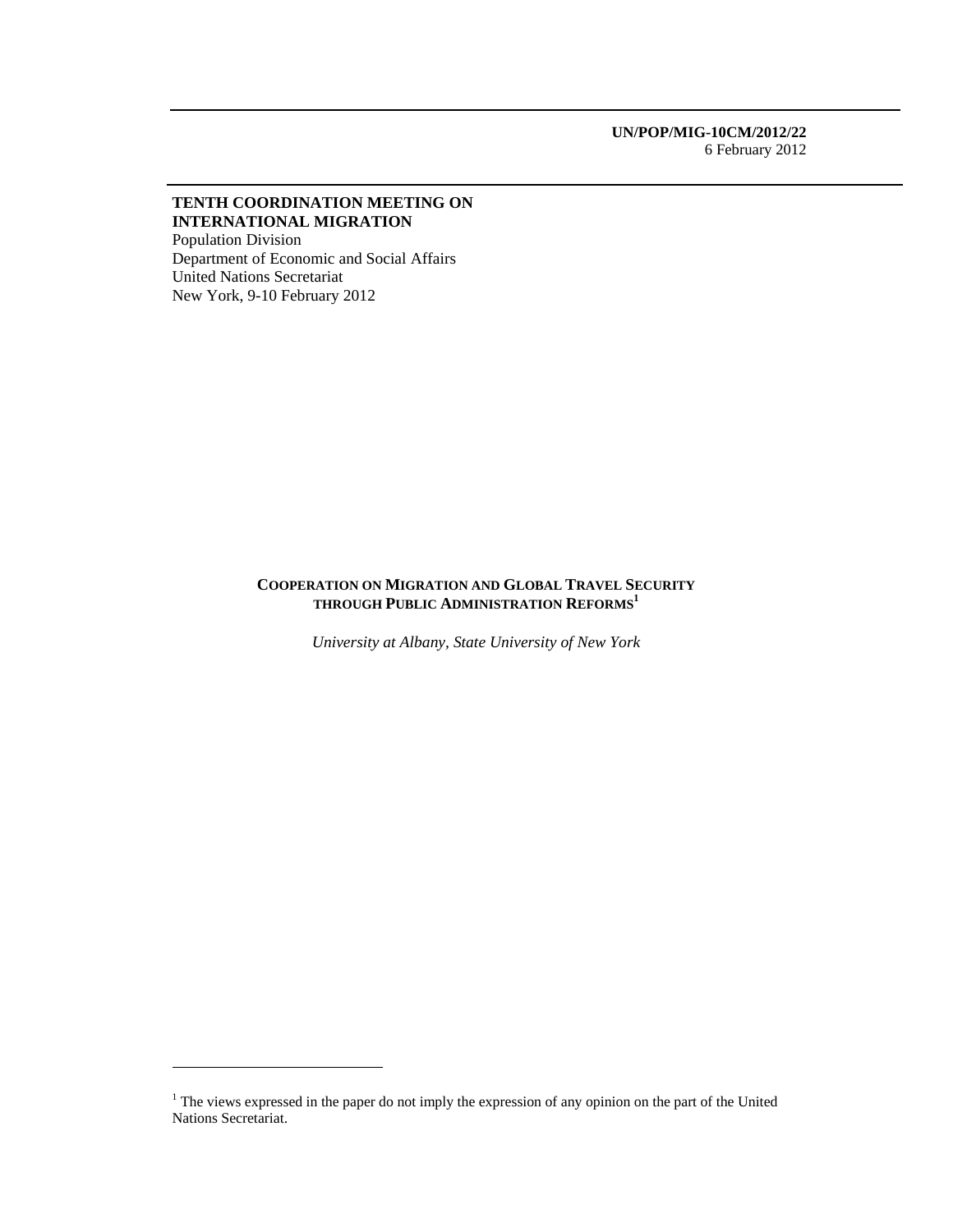As the migration and development agenda within the United Nations has moved forward, there has been increasing discussion among academics and policy analysts alike over the possible development of a migration regime and calls for establishing a World Migration Organization within the UN system. Putting the international refugee regime aside, there is little in the way of international cooperation on international migration at the global level--no international migration regime. Moreover, an international migration regime is unlikely to form largely because major migration destination states have no reason to make multilateral commitments to keeping their labor markets open when migrant labor is readily available on a unilateral basis; they see little value in reciprocity of labor market access; and, not surprisingly, they are not providing the necessary leadership. The Global Mobility Regimes volume considers "global mobility" as an alternative concept to "international migration," and the contributors examine a set of interacting global mobility regimes: the established international refugee regime; a latent but strengthening international travel regime; and a nonexistent but potential international labor migration regime. Global mobility refers to movements of people across international borders for any length of time or purpose and there are probably more than 2 billion border crossings every year--ten times more than the world's estimated 214 million international migrants, defined as those living outside of their country of birth or nationality for more than one year.

Global mobility is a more all-inclusive category for understanding the dynamics of international migration that also widens the scope of regime analysis to include international cooperation on international travel. Historically, international cooperation on international travel reaches back to the League of Nations, has enabled billions of border crossings, and has maintained flows of international travel even during wars and major international political conflicts. While largely taken for granted over the years, cooperation on international travel has intensified in the wake of September 11, 2001 al Qaeda attacks on the United States with more international organizations becoming involved, more international initiatives being launched, more international agreements being signed, and more new technologies being adopted, transforming the practices of international travel regulation and, in turn, requiring even more international standard setting and technical cooperation. Given that increasing international travel is a growing border security concern that engenders a different set of state interests, particularly among the United States, European Union (EU) member states, and other migration destination countries, the political constraints and opportunities for international cooperation on travel are substantively different than international cooperation on migration. The increasing intensity of this cooperation furthers the establishment of an international travel regime at the global level, joining the well-established international refugee regime. An international labor migration regime does not exist but has a potential that may be realized through linkage with the travel and refugee regimes.

Counterfeit travel documents and fraudulently acquired genuine passports have become one of the central challenges posed to states attempting to secure international travel and a subject of increasing international cooperation. Such counterfeit and fraudulent documents have long been used by human smugglers to move people across international borders illegally. Several of the al Qaeda hijackers who attacked the United States travelled on fraudulently altered passports leading the 9/11 Commission to conclude that terrorists need to travel "to meet, train, plan, case targets, and gain access to attack" and that "for terrorists, travel documents are as important as weapons." United Nations member states responded with the UN Convention on Transnational Organized Crime's "Protocol against Migrant Smuggling," which calls on states to ensure the integrity of their travel documents upon which other states depend to establish the identity of international travelers and migrants. UN Security Council Resolution 1373 (2001) requires states to combat terrorist travel through measures to prevent travel document fraud. Member States of the International Civil Aviation Organization (ICAO) agreed to issue passports with biometrics on Radio Frequency Identification (RFID) chips.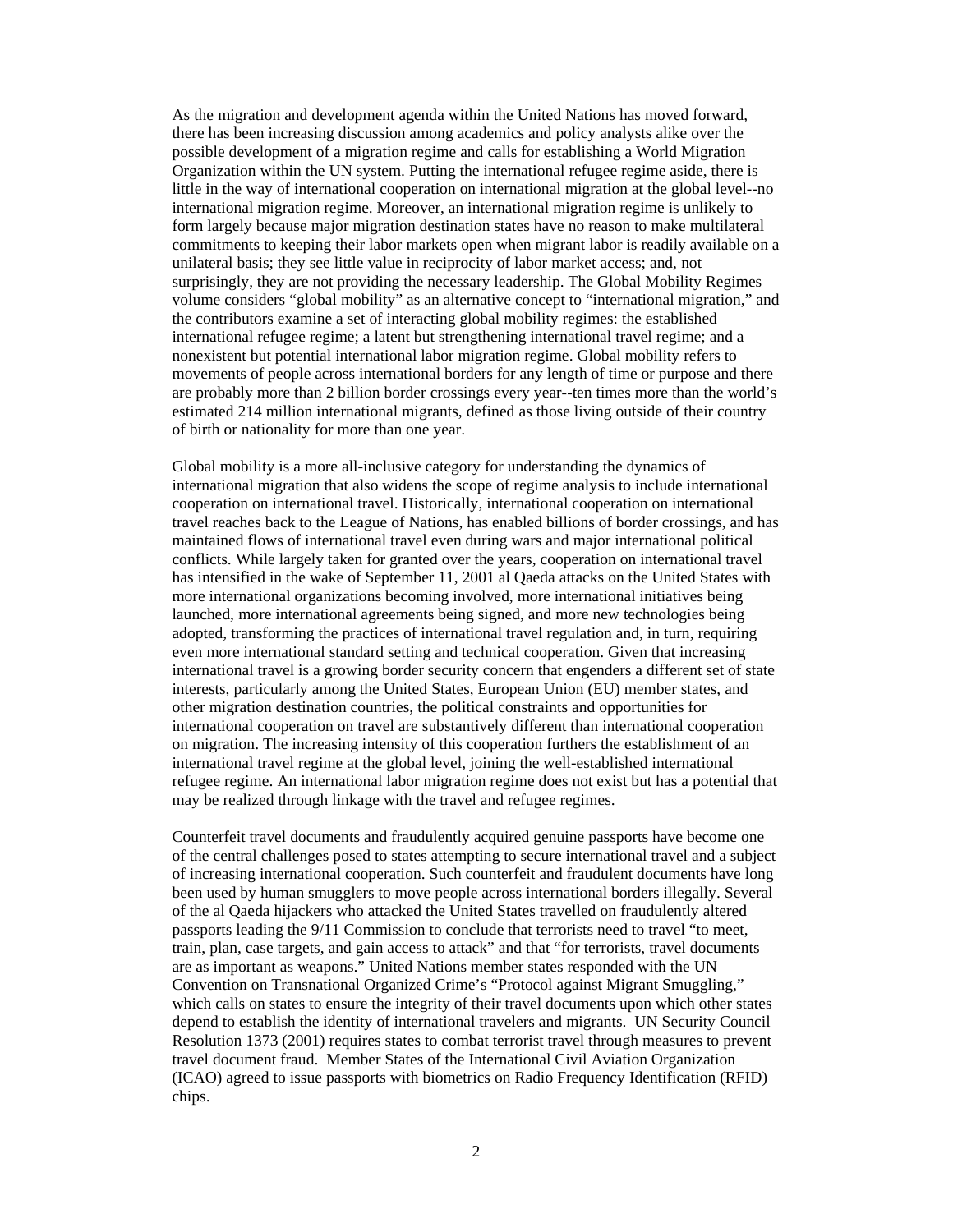States may add security features to passports but application processes may not be that secure. Fraudulently acquired birth certificates or counterfeit birth certificates serve as "breeder documents" used to obtain genuine documents such as passports as well as to commit identity fraud to obtain social benefits and commit crimes such as tax evasion and money laundering. For example, in the United States, there are over 6,000 government agencies (state, country and local) that are authorized to issue official copies of birth certificates with varying degrees of identification requirements for applicants, if identification is required at all. In 2009, the U.S. Government Accountability Office (GAO) conducted an undercover investigation in which an investigator used counterfeit birth certificates, counterfeit drivers' licenses and fraudulently acquired identification documents to apply for passports under assumed identities. The investigator successfully acquired four genuine US passports in four different assumed identities then used one of these passports to check in for a flight, get a boarding pass and pass through aviation security check points.

If identity and travel documentation systems of the United States and other economically developed states are so susceptible to fraud and counterfeit, what are we to expect of lessdeveloped countries? Kamal Sadiq's work indicates that in many parts of the world, where the registration of births is far from systematic, national identification systems are weak or nonexistent and bureaucracies are corrupt, a person's possession of a passport may be more indicative of his or her illegal status than citizenship. For migrant source countries, participation in and compliance with the security dimensions of the international travel regime would involve the practical implementation of international norms on document security and biometrics, information exchange, and international cooperation among border control authorities and law enforcement agencies, which may be prohibitively expensive and administratively very difficult, especially given the state of birth certificate and passport issuance in many of these countries. As currently pursued by the United States and the EU, the global border security cooperation envisioned makes heroic assumptions regarding the identity documentation of much of the world's population. Moreover, internet-enabled international information exchanges rely on a state's capacity to collect, store, and retrieve required data. Finally, the international cooperation on border control and law enforcement required for an international travel regime may involve source and transit countries' acceptance of U.S. and/or EU border control officers in their airports and seaports and that may be considered by many domestic political actors as an intolerable infringement of state sovereignty. Hence, it may be politically difficult for many migrant source countries in the developing world to agree to security cooperation within the international travel regime. Even if such agreement is reached, implementation may be just as, if not even more, difficult to achieve.

If U.S. and EU vital security interests are at stake in an international travel regime, and if cooperation on document security and law enforcement for securing international travel is linked to cooperation on international labor migration, perhaps a more all-encompassing General Agreement on Migration, Mobility and Security (GAMMS) could be negotiated. Such incorporation of a new labor migration regime into a package of global mobility regimes would require leadership of the United States in expanding legal immigration of migrant labor while at the same time enforcing employer sanctions to dry up demand for illegal migrant labor. It would require that those EU member states that have resisted opening their labor markets to immigrants to open their labor markets and agree to an EU framework for labor migration. In return, source countries in the developing world would agree to rapid implementation of ICAO travel document standards, automated information exchanges, and increasing international border control and law enforcement cooperation.

Trading labor market access for cooperation in combating terrorist travel may very well prove unworkable. Border security advocates in destination countries may argue that reducing terrorist mobility increases the security of all states and should not need to be tied to agreements on labor migration. In many developing countries, the threats of malnutrition and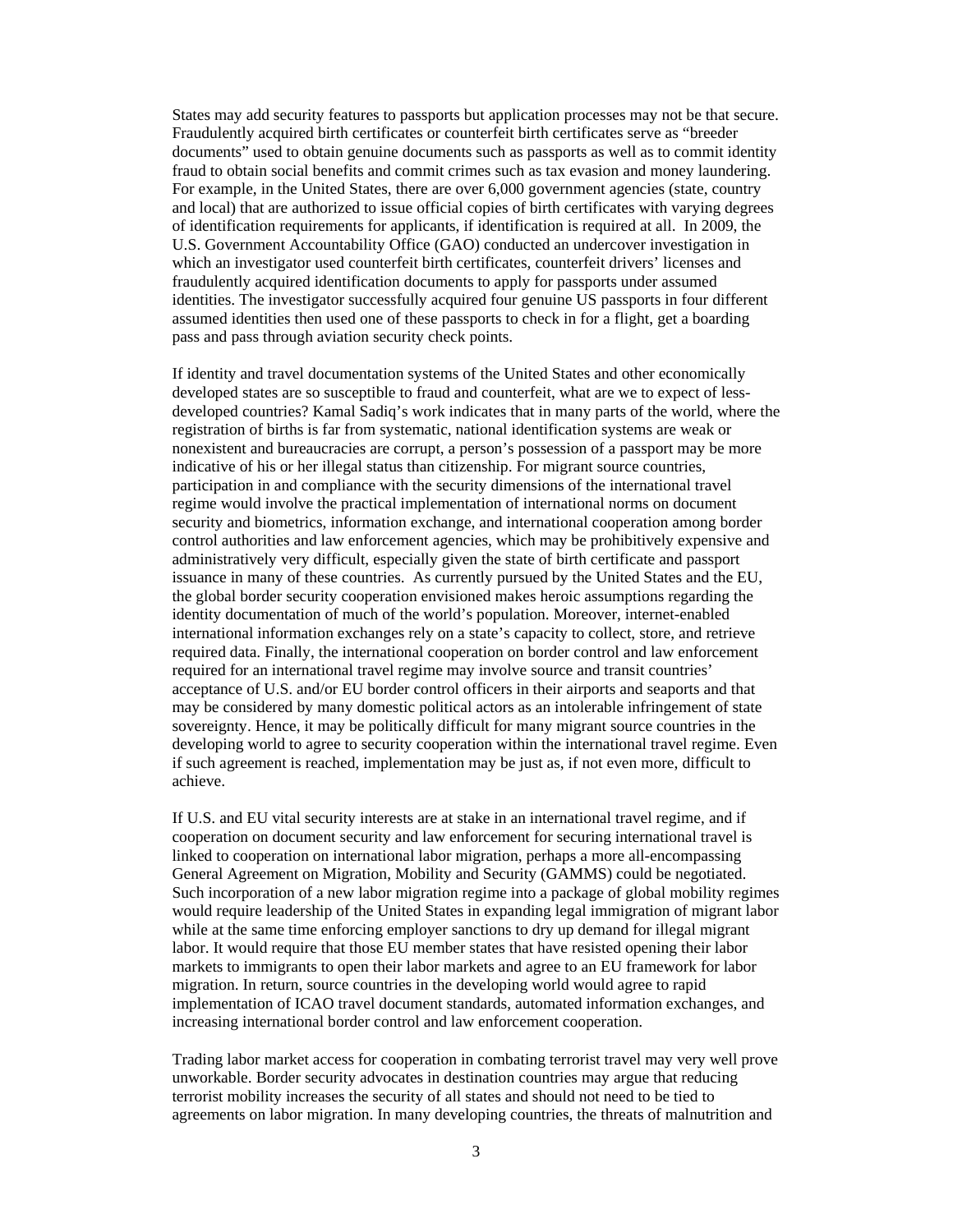disease overshadow concerns over border security, terrorist travel, and the prospect of truck bombs detonated in front of hotels that cater to foreigners. Origin state advocates for increasing opportunities for international labor migration may reject any linkage that "securitizes" migration and prefer to focus instead on convincing destination countries of the benefits of legal labor migration.

Nevertheless, there may be opportunities for international cooperation of a more narrow scope in certain areas where there is a convergence of interests between destination and origin states. One such point of convergence could be in the area of public administration reforms that reduce the cost and increase the security of passports as well as the vital records used in the passport application process. While the above discussion explains why high-quality passports issued through secure administrative processes are in the interest of destination states concerned with border security, if such passports are made affordable, they can also be in the interest of origin states that hope to facilitate the travel and migration of their nationals. A 2005 World Bank study of passport fees in 127 countries found that high costs of acquiring a passport have become a barrier to migration from many states. Passports cost more than \$100 in nine of the countries surveyed, with the most expensive fee of \$333 charged for a Turkish passport. High passport fees relative to the income of the applicants are even greater barriers to emigration. In 23 countries, passports cost more than 5 percent of annual per capita income with the highest cost being found in the Democratic Republic of Congo, where the \$150 passport fee represents 125 percent of annual per capita income. Moreover, lengthy application and administrative processes often become opportunities for corruption as unscrupulous officials charge extra fees for "express" service. The spread of such corrupt practices also presents opportunities for human smugglers to purchase genuine passports through fraudulent processes. If destination countries were to help finance administrative reforms to issue secure passports through shorter processing times and at lower costs to citizens, origin countries will be in a position to offer their citizens proper travel documents at affordable costs. Such international cooperation and development assistance would help all participating states combat human smugglers and document counterfeiters.

Similar international cooperation could emerge from the convergence of interests to improve the administration of vital records such as birth certificates, upon which passport application processes depend for applicant identification. Fraudulently acquired birth certificates or counterfeit birth certificates serve as "breeder documents" used to obtain genuine documents such as passports and to commit identity fraud to obtain social benefits and are increasingly considered a major security vulnerability among travel and migration destination states. In many migration origin countries in the developing world, systems for the registration of births and issuance of birth certificates are very weak. They are so weak that, according to a 2005 UNICEF report, worldwide an estimated 48 million children under the age of five were not registered at birth, thereby challenging the right to an identity as articulated in Article 7 of the Convention on the Rights of the Child and the 2002 General Assembly Resolution, "A World Fit for Children." Those not fully registered and not provided with a birth certificate are "denied the right to a name and nationality, a situation that may also lead to barriers in accessing other rights including health care, education, or social assistance. Later in life, identity documents help protect children against early marriage, child labor, premature enlistment in the armed forces or, if accused of a crime, prosecution as an adult. Registration also enables the individual to access further identity documents, including a passport."

Some countries, such as Mexico and India, have committed themselves to systematic registration of children using automated population registers and biometric ID cards. Mexico has developed an online population register dubbed "CURB," which enables anyone with Internet access to check if he or she is properly registered. According to Mexico's National Statistics, Geographic and Information Institute, in 2007 there were 2 million births in Mexico, out of which, it is estimated that 70% were registered during the first year, and the other 30% registered at different times. While the vast majority of infants are being